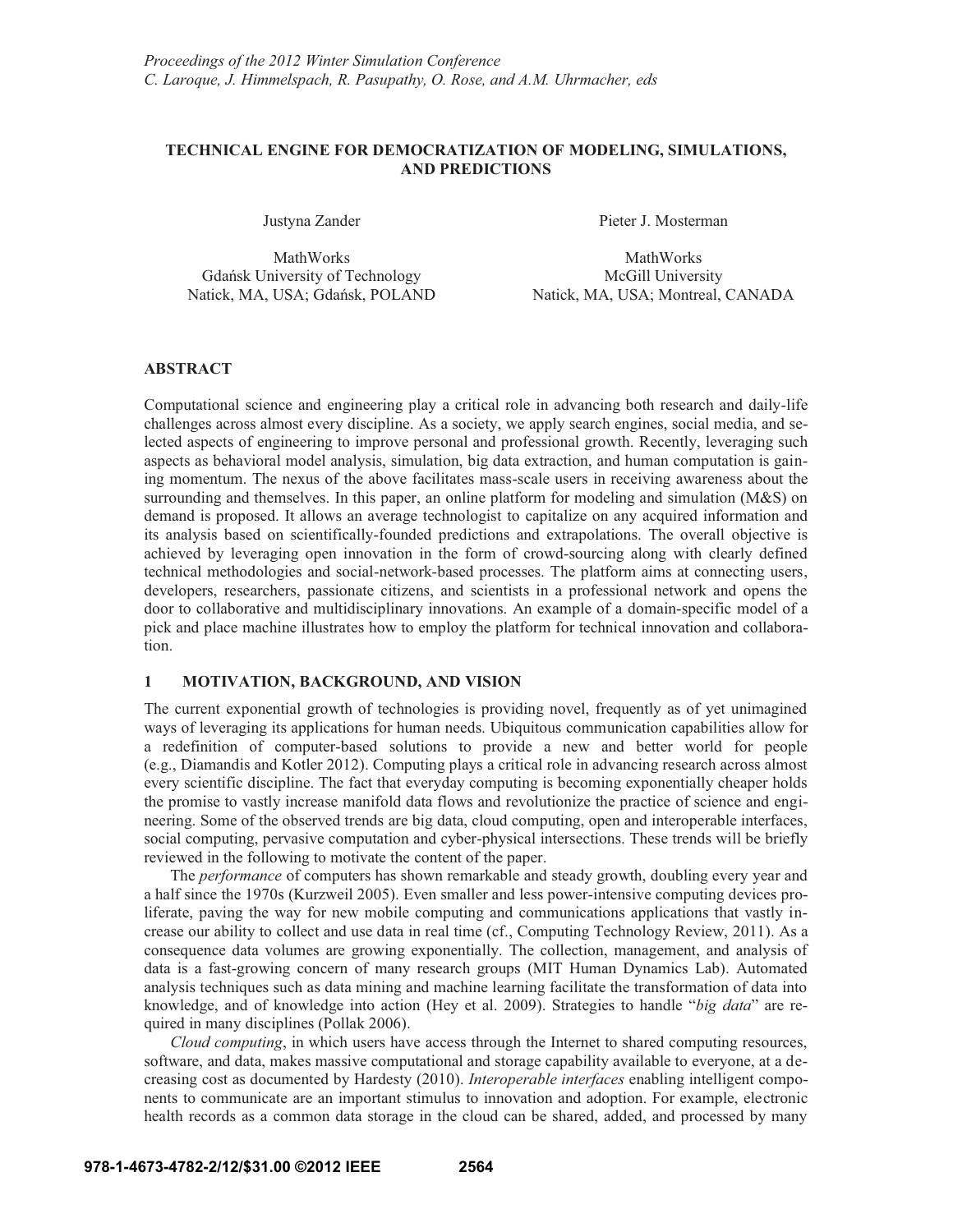parties. Such interfaces may often be *open, public, and transparent* to allow anyone to create products that cater to these interfaces without paying fees.

 Further, the emergence of *social computing*, communication, and interaction through social networks, make mechanisms such as crowd-sourcing coordination, and control from a distance available. The manner in which people interact has been transformed. People around the world can collaborate to create things such as an encyclopedia, smart cities, or reliable cars.

 *Open source software* is another important trend. It denotes software whose source code is available to others, often without any financial charge. This software is created by volunteers or by companies who wish to make certain software widely available and enable others to read it or change it.

 The *ubiquitous network* that has become a reality has caused an inundation of data. Combined with the exponential growth of computing power, a critical need for understanding computation fundamentals and its application has emerged. The next wave of discovery and innovation comprises powerful computation, data mining, and knowledge and wisdom management (Surowiecki 2004).

 Hence, simulation- and prediction-based reasoning is gaining a broad acceptance in multiple disciplines. In general, computing is playing a critical role in advancing both research and daily-life challenges. As a society, we every day apply search engines, social media, and selected advances in engineering to improve personal and professional growth. Recently, leveraging such aspects as behavioral model analysis, simulation, big data extraction, and human computation is gaining particular momentum. The nexus of the above facilitates users in receiving awareness about their surroundings and about themselves. In this paper, customized predictions are envisioned to improve this process.

 A **technical framework** to explore the utilization of the above trends is introduced herewith. It is represented by a technical online platform for modeling and simulation (M&S) on demand (*'in the cloud'*) to open the technical frontier for technologists and ultimately unlock prediction potential for the masses based on a blend of human and machine computation. In a long-term vision, implementations based on the framework design allow an average technologist to capitalize on the information analysis provided by scientifically-founded extrapolations, reasoning about dynamic system behavior, and big data. The **technical engine** (**TING engine**) behind the platform is proposed as an open source, extendable, crowd-sourcing enabled, and self-sustaining technical environment. It accelerates the use of traditional M&S outcomes from multiple disciplines by offering selected multi-paradigm technologies (cf., Mosterman and Vangheluwe 2004) and integrating the process of using various M&S tools from many different domains. The integration is performed in multiple manners. Multi-domain tools that become accessible from one common environment using the cloud-computing paradigm serve as a starting point. The next step of integration happens when various M&S execution semantics (and models of computation (cf., Lee and Sangiovanni-Vincentelli 1998; Lee 2010) are merged and model transformations are performed. The engine then makes the simulation results accessible and understandable to arbitrary individuals for further analysis (e.g., to unlock the prediction power). This process leverages open innovation and crowd-sourcing along with clearly defined technical methodologies. In this manner, the platform aims to connect users, developers, researchers, passionate citizens, and scientists in a professional social network and opens the door to collaborative and multidisciplinary innovations.

 This paper claims that now is the time where technology maturation enables a relatively seamless integration of the above-mentioned concepts into one *comprehensive framework (from both the technical and societal perspective)*. And so, prediction based on (1) big data analysis and on (2) dynamic behavior models can be merged. Scientific computing is then transferred to the cloud and made available independent of the device that is used to perform it. The innovative leverage of social networking advantages, crowd-sourcing, human-based computation (i.e., a computer science technique in which a computational process performs its function by outsourcing certain steps to humans to achieve symbiotic human-computer operation (von Ahn et al. 2008)), and the, even more rapidly growing, multidisciplinary cooperation (from both the multi-paradigm modeling domains and the application domains view) enable, encourage, and trigger the community to make progress as it has always been envisioned but not yet achieved (Levytskyy et al. 2009).

Section 2 first presents a technical introduction to TING engine. Section 3 illustrates some aspects of using the proposed framework based on an industry example. Section 4 constitutes a presentation of related work, whereas Section 5 concludes the paper.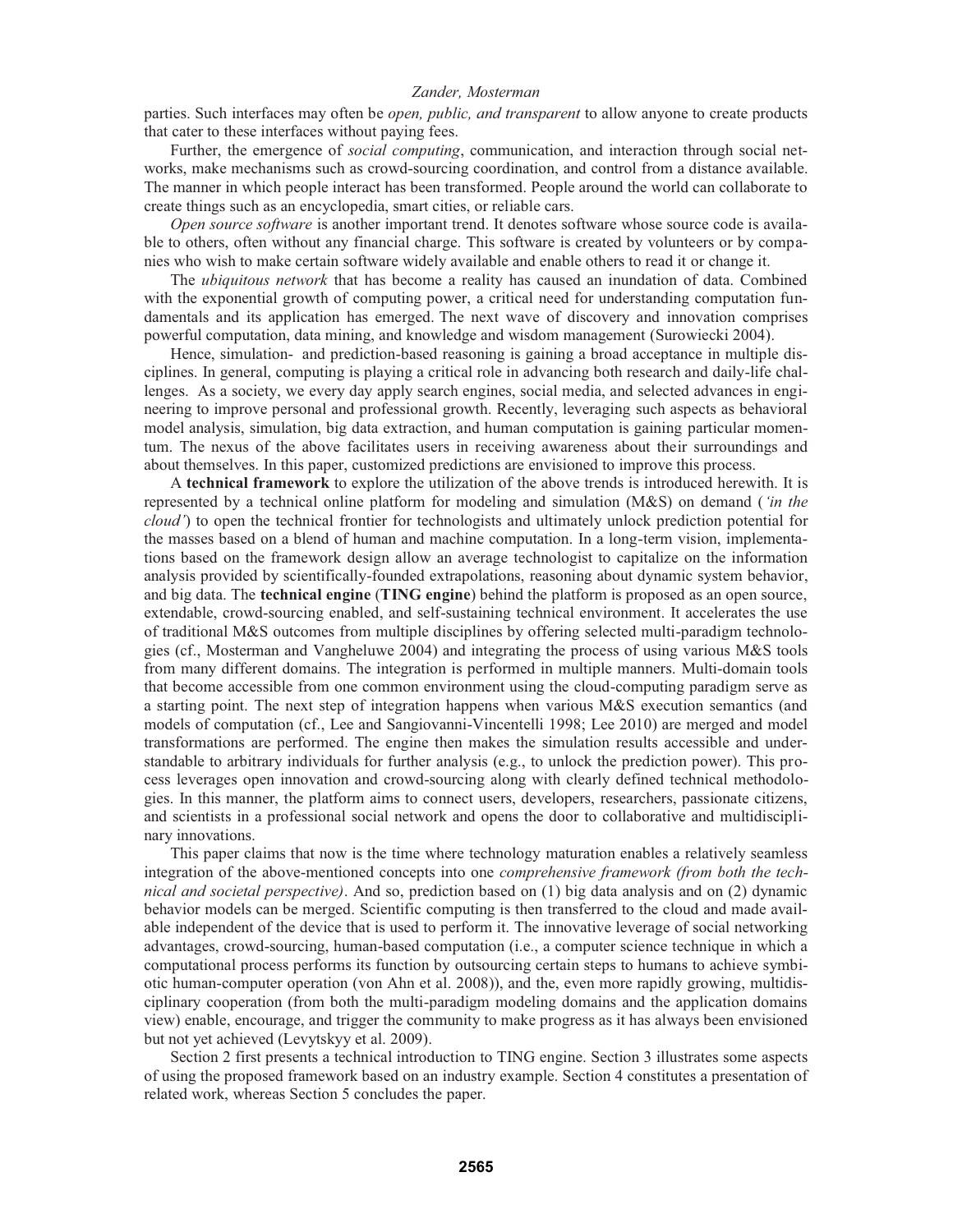## **2 TECHNICAL ENGINE**

In this section, the user interface, objectives, and the architecture of the engine are presented.

## **2.1 A Technical Introduction of the Engine**

The TING engine **connects passionate** citizens, users, developers, researchers who aim to make a difference in the world by receiving more **awareness** about the current and future-projected surrounding and about themselves, in particular, relating to challenges that matter because of their large **impact**. Underneath the platform, a **technical engine** is continuously available to process information that is provided by researchers and crowd-sourced by the community using the means available through an online portal. The user is defining problems, queries, and challenges that are collectively called *prediction queries*. The engine, in turn, unlocks the potential for receiving computational analyses and ultimately predictions of the future scenarios (e.g., solutions) for a selected **prediction query**. This process occurs by enabling the **technical means** (e.g., creating and/or using existing models, case studies, additional structures), **mechanisms** (e.g., adding and/or applying simulation tools), and **processes** (e.g., big-data mining, transformation algorithms, search and future trends-related algorithms, knowledge management means) for managing, modeling, simulating, and analyzing the adequate and query-specific knowledge. A quick overview of the TING project vision is presented in Figure 1 where a prediction query is the input to the engine and a prediction response is the output. The contents of the engine in the blue rectangular boxes with rounded corners are intended to be collaboratively built and analyzed by the community.



Figure 1: Vision of TING project

## **2.2 User Interface**

The user interface of the TING platform comprises different projections (so called *Views*) as illustrated in Figure 2 that are linked to one another. Each view includes mechanisms and some of the functionalities of other views.



Figure 2: A proposed user interface for TING functionality including the *Views* 

The TING engine objectives are strongly motivated by a socio-psychological target introduced by Goetz (2011), with the persuasion that proper technological means provided to society are going to help humans create a positive awareness effect in their lives. To this end, as illustrated in Figure 2, selected *Views* on the TING engine are available to the user: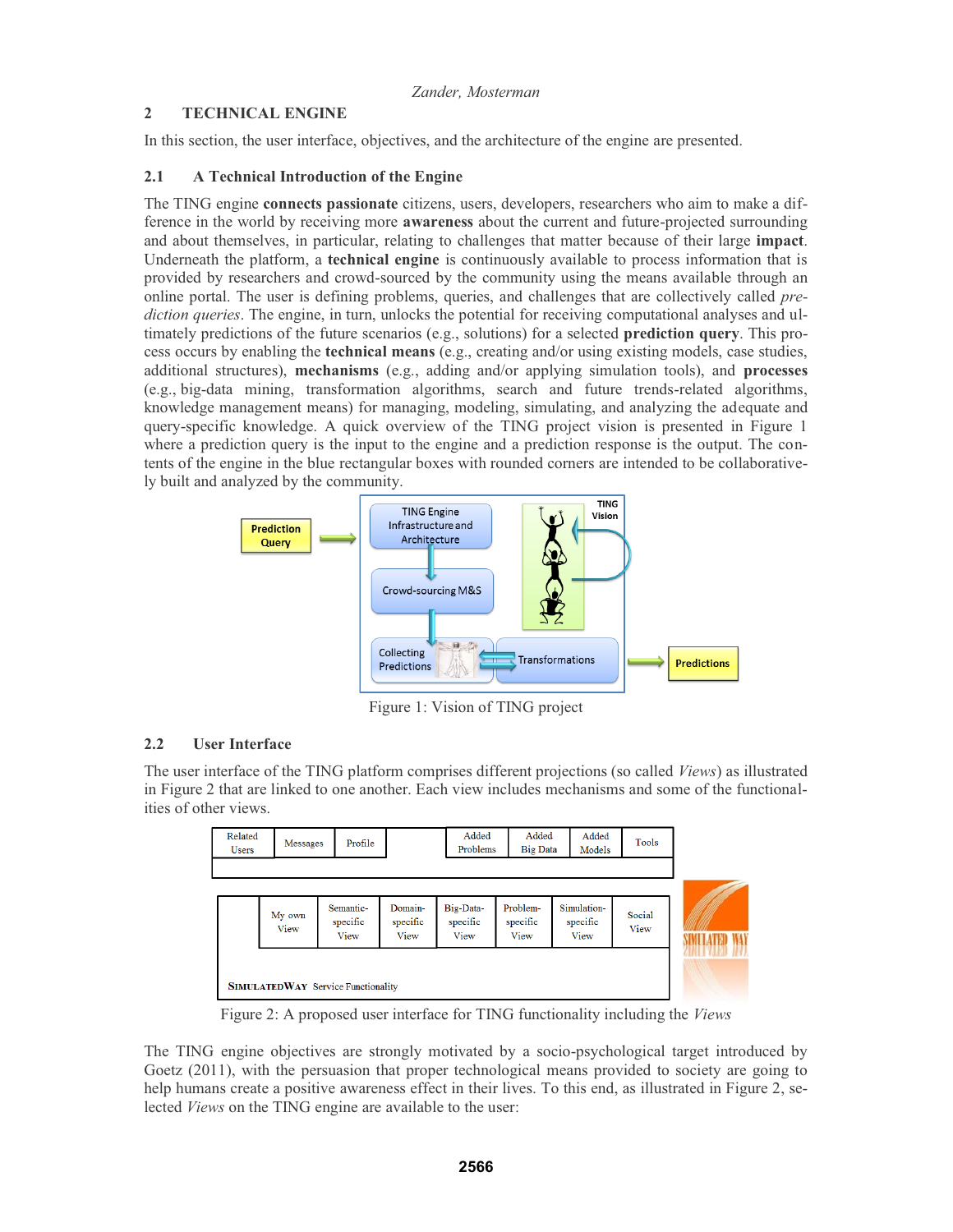- - A *Social View* is a social business network dedicated to a community of interested in technical advances of M&S and predictions enabling to help each other grow and exchange relevant information.
- A *Simulation-specific View* includes a mechanism to input and manipulate a model for a specific problem or its solution. In addition, a set of simulation, transformation, or analysis tools can be added or applied. This allows the models, their execution traces, and problems that they solve (e.g., prediction query) to be related to each other.
- - A *Problem-specific View* comprises a mechanism to enter and manipulate the problem space. A user is then encouraged to contribute to the solution of the particular problem (e.g., a prediction query or grand challenge, etc.) inputting and/or using the data, analysis means, and simulation technologies available in the engine.
- - A *Big-Data-specific View* allows for adding and manipulating sets of data that are then applied for the predictions.
- - A *Domain-specific View* enables relating the contents of all the above *Views* to a particular application domain (e.g., automotive, aerospace) or development-related domain (e.g., modelbased design, models-based testing, and cyber-physical systems).
- A *Semantic-specific View* relates to the technical semantic description of the simulation execution. It mostly supports scientists, researchers, and/or engineers in developing the semantics of dynamic analyses and simulation engines.
- *My own View* is a user-defined view. The user type differs depending on the ultimate purpose and so, for example, a domain expert, modeler, or tool provider has different priorities from a mass-scale user interested in prediction.

 The TING engine is a first step contributing to the vision called Computation of Things (CoTh) as defined by Zander et al. (2010) and Zander (2012). CoTh is a concept that sheds light on the application of new trends recognized in today's exponential technology growth for the needs of humanity as suggested by socially-oriented thought leaders (Schneiderman 2002). It is an approach to understanding the individual self and its surrounding based on the micro-scale information that combines with macro-scale data to enable prediction of different life scenarios. It serves to deliver guidance towards sustainable development for an individual, but if projected and combined with behavioral patterns of groups, communities, and nations, it provides knowledge about the world-wide changes and their potential global effects.

#### **2.3 Technical and Scientific Objectives**

In the following, the **technical and scientific objectives** of TING project are elaborated. The technical objectives include:

- - Conceptualizing the framework and building the platform as an open and extensible opensource and crowd-sourcing enabled engine that includes components for a user-driven mechanism that facilitates platform infrastructure self-extension. In particular, providing an effective and efficient technical mechanism and process for adding such elements as, for example, model design environments, models, simulations, big data, historical and extrapolated data projections, etc., as well as constructing ontologies based on the gathered knowledge.
- - Adding a user-driven mechanism to efficiently manage an arbitrary *prediction project* on the TING engine platform that is running online; conceptualizing behavioral user patterns, process, and technical means to implement this process. Building a highly readable and userfriendly front-end interface for adding and processing the prediction queries as well as other elements of the system (i.e., engine) in its specific views (cf., Figure 2)
- - Building a collection of transformation patterns and directives to enable a bridge and a translation between a prediction query and selected sets of technical elements (e.g., models, simulation traces, and data).
- - A further aim is to analyze the semantics of simulation, execution, and computational advances for numerical integration to ultimately apply Model-Based Design to building dynamic behavior execution engines (e.g., solvers as discussed by Mosterman et al. (2009) and the Simantics platform (Simantics)).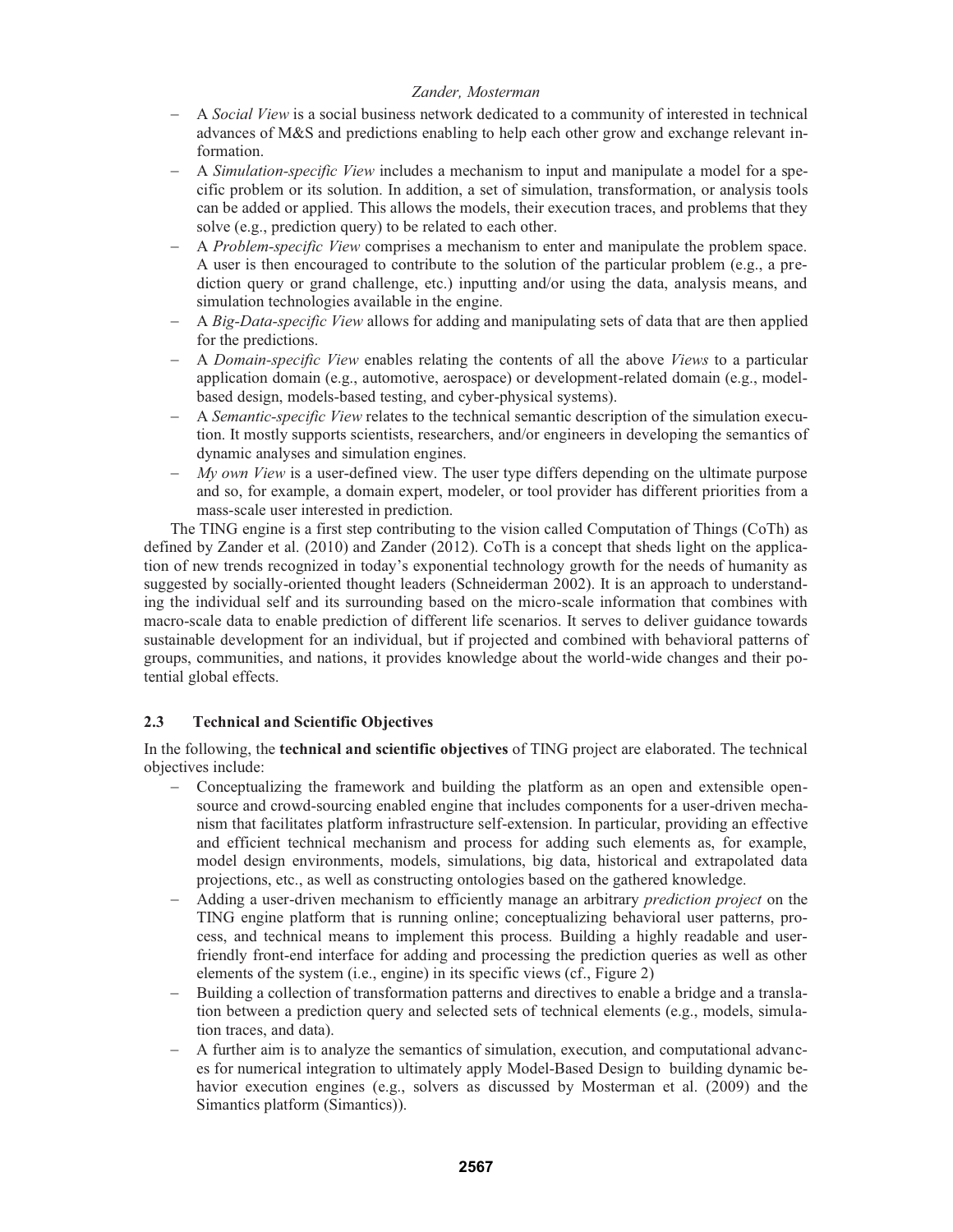- -Business analysis, process analysis, and optimization of the proposed engine.
- - Building further technical means for interactive education engineering, collaborative problem/solution definition, teaching and learning, modeling and simulation (M&S), etc.

**Scientific objectives** are related to the technical objectives and can be summarized as:

- -Better understanding of computation theory, model semantics, execution semantics, etc.
- - M&S consistency check and practice improvements by acquiring additional knowledge and its influences from multiple application disciplines and various user types.
- - Human-computer interactions, usability, and interrelations and permeation of the technology to the *Social View.*
- -Design of user-related interactions in a *Social View* interlinked with technical *Views.*
- - *Views* for unlocking the collaborative power and social dimensions of the problem and solution definition; usability studies.
- -Decision making and human-technology feedback loop (cf., Goetz 2011).
- - Query parsing and machine learning application based on existing algorithms (e.g., see Google Prediction Application Programming Interface (API)).
- -Prediction preconditions and prerequisites definition.
- - Software patterns, transformations, and transformation patterns design for extracting prediction scenarios.
- -Model transformation patterns, directives, templates, and guidelines.

Figure 3 illustrates the technical aspects for TING. It consists of two logical components: a Technology Management System (TMS) and a Knowledge Management System (KMS). TMS includes such components as views, IT resources management unit, cloud-based tools and technologies, technical execution engine, guidelines and patterns for the users, and other possible extensions.



Figure 3: The TING engine—detailed view on its logical components

There is a TMS-based process in place to allow the user easy manipulation between the views, tools, and other resources stored in the engine. The engine resources include a space for a collection of problems and solutions that comprise big data, models, simulation traces, technologies, and people who belong to the involved community. People are a crucial component of the TING engine as it is the community who fills the engine with the content in terms of both TMS (e.g., adding cloud-based tools to the engine) and KMS (e.g., defining problems, creating models, adding big data, proposing solutions). This is why a social business network must be included in the design of the entire platform and seamlessly integrated with the technical infrastructure and technical means offered to solve the problems. The execution-based *computational semantics framework* described by Mosterman et al. (2011) is incrementally advancing here as well.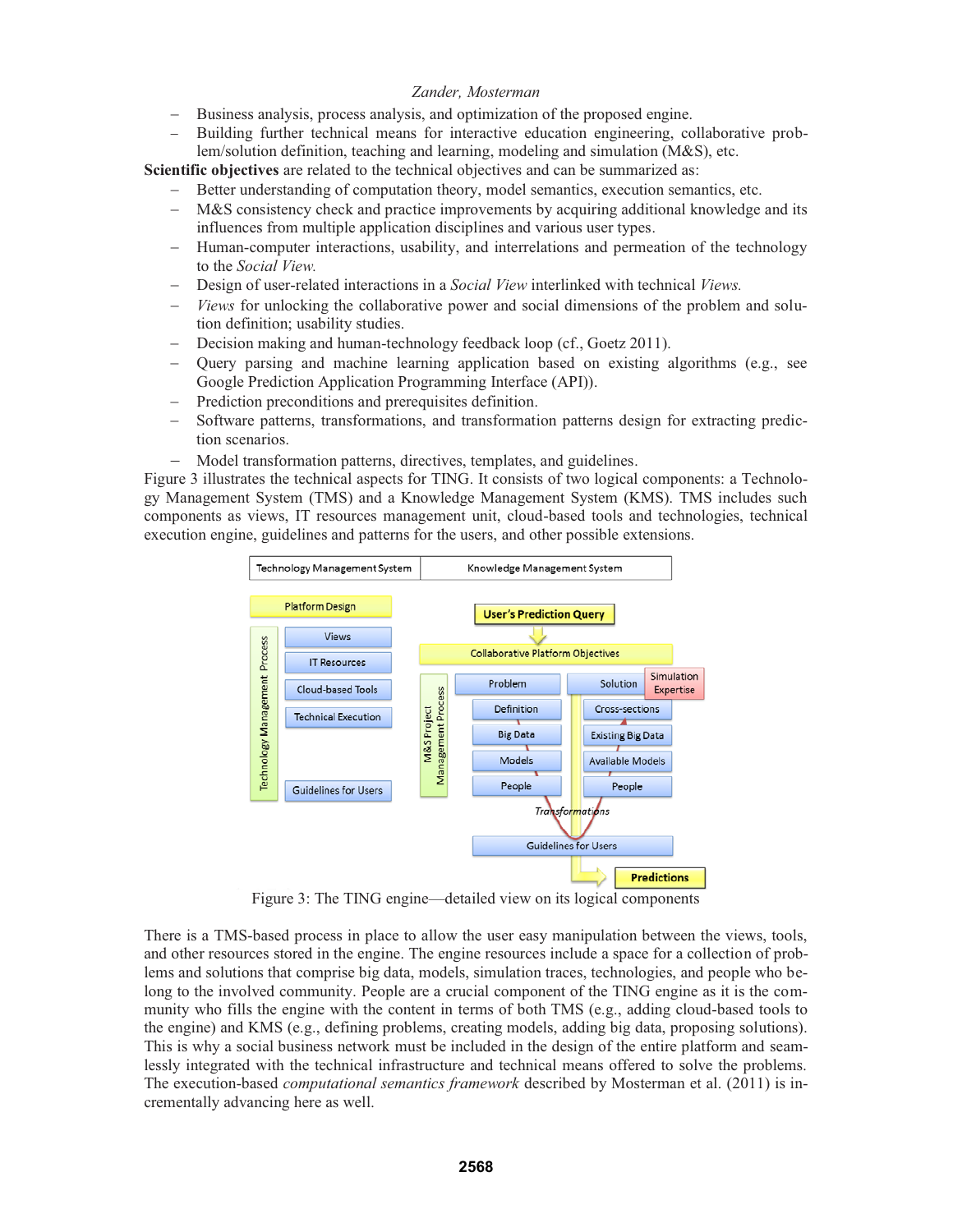# **2.4 Architecture**

The architecture of the TING engine is based on cloud-computing as illustrated in Figure 4. Assuming that the Infrastructure as a Service is delivered as a platform virtualization from another party (e.g., Amazon Web Service (AWS)) TING offers Platform as a Service (e.g., logical units of TMS and KMS) and Software as a Service (e.g., simulation-specific tools accessible from the TMS).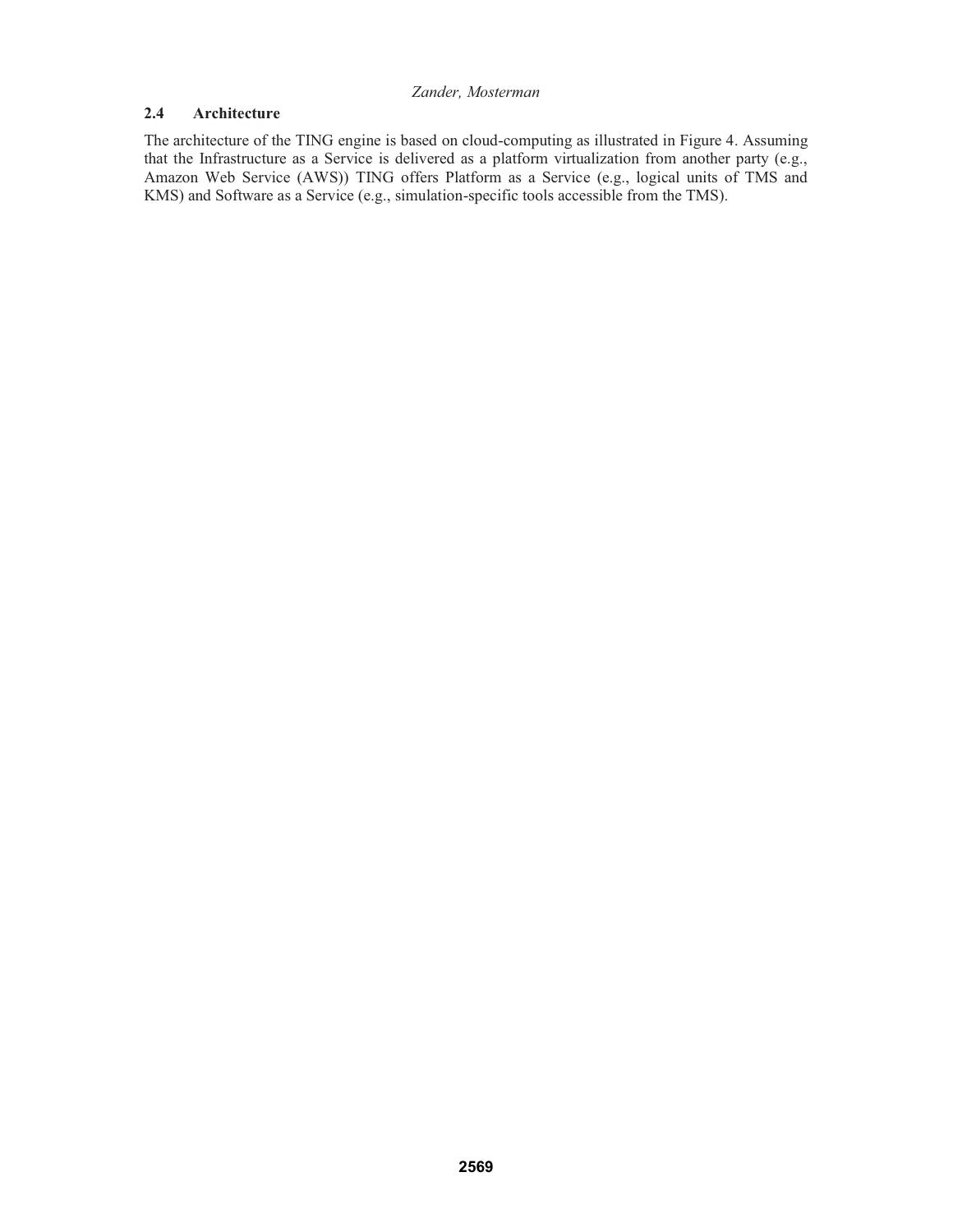

Figure 4: Presentation of TING embedded in cloud computing

An initial architecture of TMS components is illustrated in Figure 5(a). From the user perspective, working with the TING to solve a selected problem amounts to finding the correct set of internally- or externally-located services (e.g., simulation tools in the *Simulation-specific View*) that are available in the cloud. Figure 5(b) presents an instance of a TMS that includes such technologies as Eclipse Integrated Development Environment, MATLAB*®*/Simulink*®* , and Microsoft*®* Office Suites.



Figure 5: Technology Management System architecture connected to the users' devices

# **3 METHODOLOGY BASED ON AN INDUSTRY EXAMPLE**

In this section the usability of the engine is described in the context of a manufacturig application that comprises a pick and place machine. The designer defines a set of problem statements in the *Problem View*. Then, the technical specification is added. For example, the *Domain-Specific View* serves as a means to help the designer implement the modeling and simulation concepts. Clearly, the *Social View* and *Simulation-specific View* are helpful in identifying and refining human and technical components and cross-sections of the interacting domains that had been defined in the *Problem View*.. When the designer completes the tasks, behavioral predictions are the target that the TING engine should be able to derive  $(cf., Figure 1).$ 

 For the example that is introduced for the purpose of illustration in this paper,the *challenge* in the *Problem View* is formulated as follows. It is required to automatically move a set of objects from one location to another in a certain order using the currently available technologies (cf., *physics* Simulink subsystem in Figure 6). As such, it is a specification of a supervisory control and data acquisition (SCADA) system that includes exemplary robotics operation and that is prototypical of manufacturing applications. Such a system is referred to as a pick and place machine (PnP).

 Moving ahead to the *Domain-Specific View,* and choosing a *cyber-physical-system (CPS) dimension*, the PnP is defined so that it may interact with *smart objects* that are to be moved. These objects may communicate with the PnP. For example, they can inform the PnP how fast they move, what their motion limits are, or what their load balancing is.

CPS is frequently characterized as smart systems that includes digital and cyber technologies, software, and physical components (PCAST 2007). A CPS is intelligently interacting with other systems across information and physical interfaces. It is expressing an emerging behavior and so creates multiple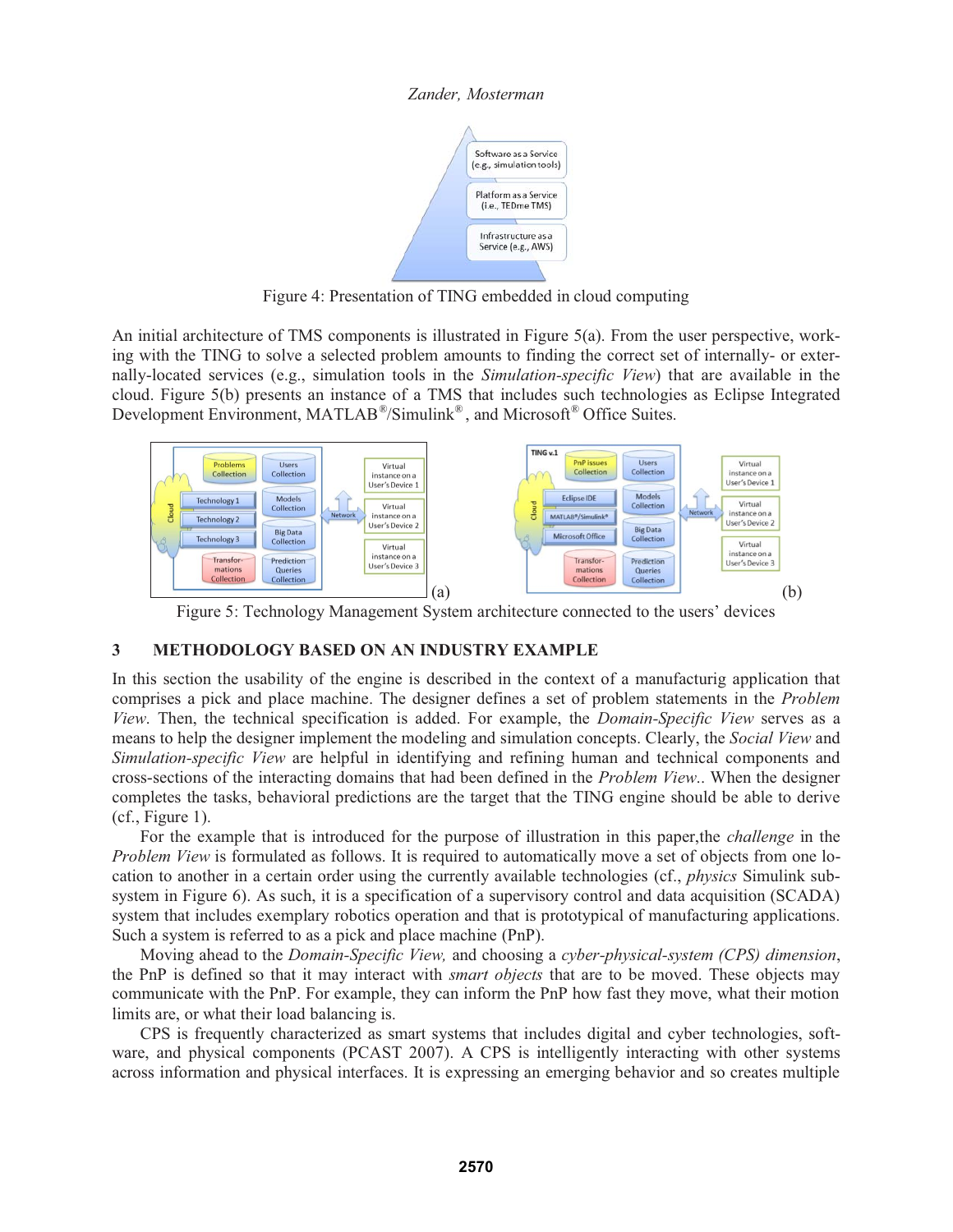live functionalities during its deployment. A CPS is sensing the external world and reacts to the state of the surrounding environment.

 The objects (i.e., blocks) to be picked and placed are specified as *smart* because of their functional flexibility encoded in software. For example, if the blocks want to be stacked in a selected manner, their own local control algorithm is modified while the PnP functionality remains unchanged. The end result is *an emerging behavior* such as a globally ordered stack of blocks that results from the local intelligence of the blocks. The PnP machine does not have to be reconfigured to achieve a different behavior, because the blocks include the logics that allows for their own internal control.

 The benefit of using the *smart blocks* is that the supervisory algorithm of the PnP machine does not have to be changed, and so, there is no necessity to redesign and reapprove (e.g., certify) its functionality. The aspect of complexities related to a new design is shifted from the overall specification of the machine to localized models of the blocks. Clearly, any novel specification still requires a human factor, discussions, organizations that can be accomplished in the *Social View*, however, the complexities are reduced and filtered out by using a structured design framework where the domains are separated for the user's convenience, but still, functionaly related to each other.

 Let us take one specific functionality of the PnP system as **an example**. The simplest case for illustrating the smart blocks interactions is an implemention of the Tower of Hanoi (ToH) (Hofstadter 1985; Gardner 2008). It is an algorithmic puzzle and it is also defined as a challenge in the *Problem View* in the engine. Conceptually, there are three rods (in the CPS version, locations where a stack of blocks can be placed), and two disks (in the CPS version, smart blocks) of different sizes that can slide onto any rod. The puzzle starts with the disks in a neat stack in ascending order of size on one rod, the smallest at the top, thus making a conical shape.



Figure 6: Intitial design of PnP in MATLAB*®*/Simulink*®*

The objective of the puzzle is to move the entire stack to another rod, obeying the following rules:

- Only one disk may be moved at a time
- Each move consists of taking the upper disk from one of the rods and sliding it onto another rod, on top of the other disks that may already be present on that rod
- -No disk may be placed on top of a smaller disk

With two disks, the puzzle can be solved in three moves.

 Now, because the challenge regarding the ToH exists in the TING engine , the designer may find an existing specification or even an implementation of the required algorithms. This saves time and redun-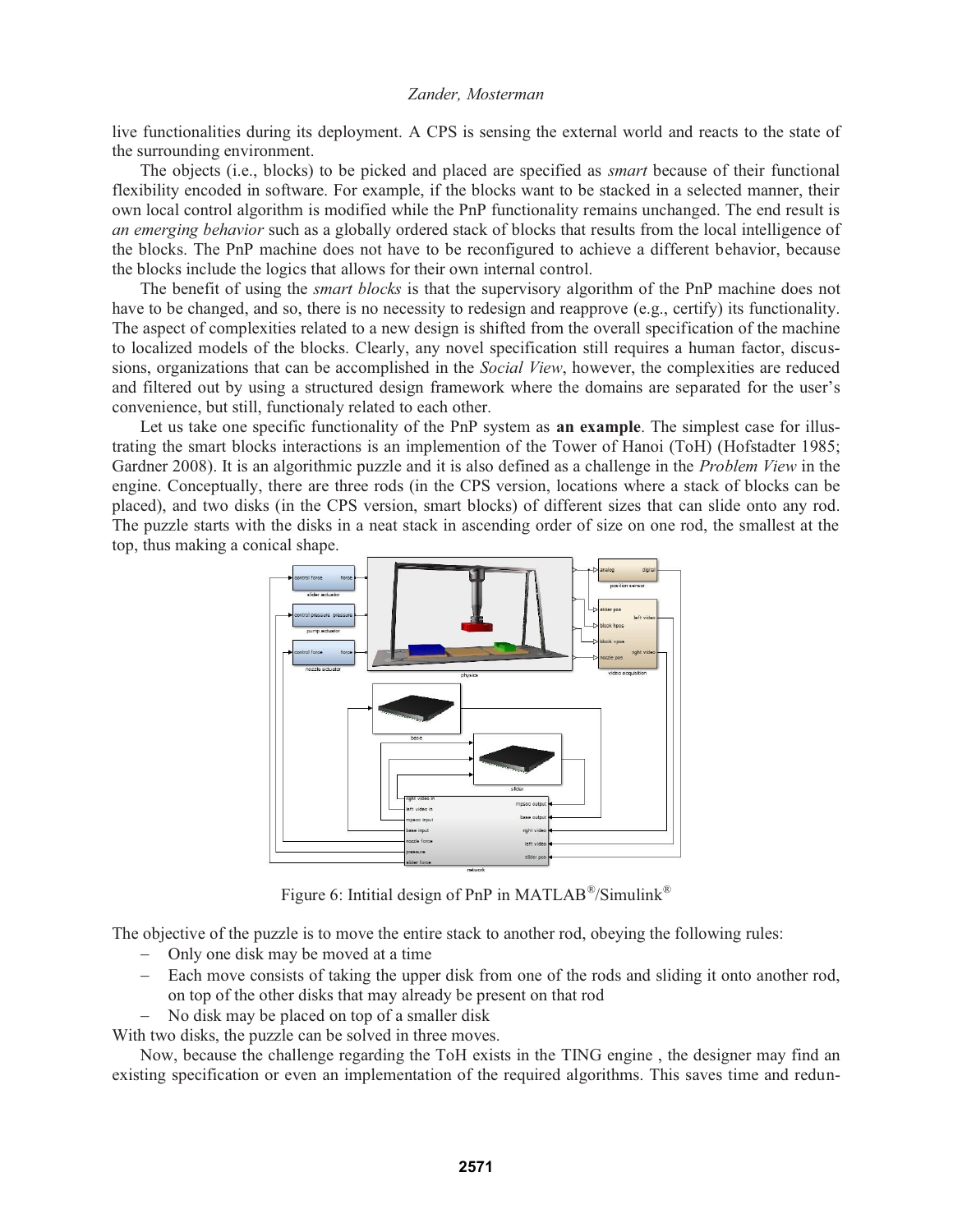dant design. It also allows for investing the effort into refinement of the exisiting model instead of designing it *ab initio*.

 Further, because the engine offers an interconnected *Social View*, it is possible to contact the authors of the specification or implementation. This feature creates a collaborative environment and opens novel ways of humans interactions in terms of technology exchange.

 Embedding the puzzle in a complex setting, the particular PnP in this work includes a variety of *multiple-domains specific* operations such as:

- Stereoscopic image processing for depth perception when searching for objects to be picked
- Creating an airflow around objects to lift an object
- Services for composing pick and place operations
- Low-level feedback control to horizontally position the pick and place slider

Feedforward control to vertically position the pick and place nozzle

- Wireless communicatioin between the sensors, actuators, and processors
- Coordinating information exchange between the slider, nozzle, and objects
- -Scheduling of the software tasks that provide the various services

 Taking advantage of the TING engine, there is a *Simulation-View* that enables experimentation with the functionalities in the preinstalled tools available in the framework. In other words, the user is not required to install any technical application to investigate the above mentioned functionalities. Instead, they are available for a quick run and analysis. The PnP case study used for the purpose of this paper is designed in MATLAB*®*/Simulink*®* software as illustrated in Figure 6.

The **main benefits** of using the engine in this case study are the following:

**(I)** As mentioned before, by using a **structured design framework**, different views are architecturally separated so that the user can assimilate selected issues in separation, however, they are still, logically and functionaly related to each other. It is opening a frontier for democratic interaction between the designers to collaboratively develop and intelligently integrate different components, objects, systems, and humans as early as *at the design level*, according to model-based development cycles (Mosterman et al. 2005).

Simplified User Interfaces for the TING engine illustrating the *Domain-Specific View* are presented in Figure 7. First, the industry type, the approach, and tools can be selected for a specific problem. Next, a design can be provided by the user. At the same time, all other functionalities are available and can be linked to each other.



Figure 7: Simplified User Interfaces for TING engine illustrating the *Domain-Specific View*

**(II)** As far as the prediction engine functionality is considered, the **predictions** that the **designer** may be interested in are: (1) What is the frequency of pick and place operations? (2) Show a performance graph of pick operations versus a performance graph of place operations? (3) How long does it take to pick and place 50 objects of equal size/of different size?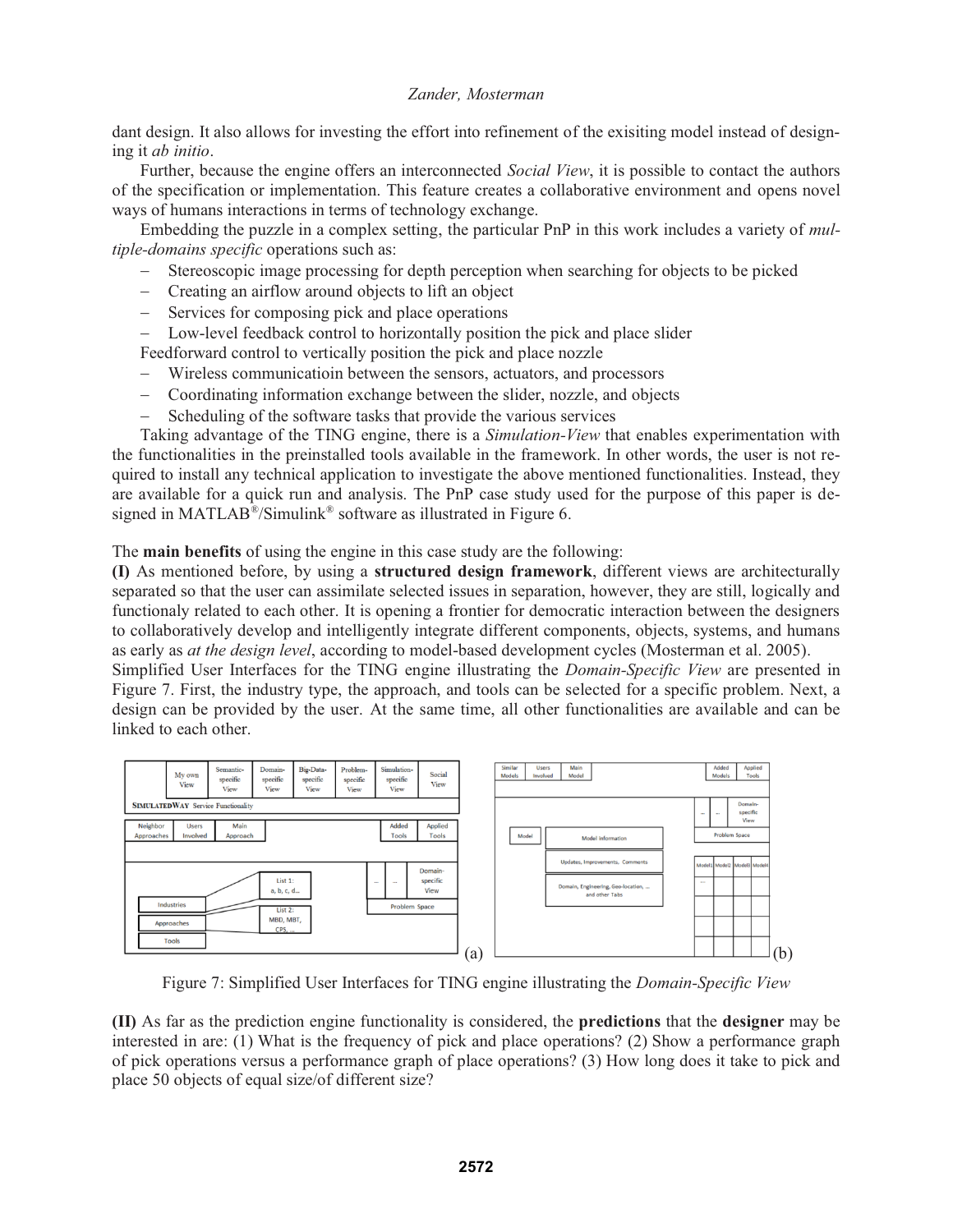**(III)** For the **mass-scale user** of the typical prediction engine interest may be in forecasts such as: (1) What is the expected energy consumption. (2) How do weather and climate conditions relate to the motion, depending on where the machine is being applied (e.g., think of kitchen robots and household facilities).

**(IV)** Further, from the designer viewpoint, *the evaluation, validation, and verification phases* of the entire system become simpler. Because of the clearly defined structure of the TING framework and all the embedded functionalities and interactions between the different views in the engine, specific metrics are predefined. They measure the success of the selected system design and integration phases. Based on those qualitative and quantitative measurements, improvement methods and patterns are suggested. Accumulative metric serves as a means for evaluating the predictions.

## **4 STATE OF THE ART**

Although a framework that comprises the entire set of above-mentioned concepts does not exist yet, there is a remarkable amount of related work in terms of certain isolated or partially coupled innovations. As early as in the nineties, *collaborative modelling and simulation environments* have been discussed. For example, Iazeolla and D'Ambrogio (1998) elaborate that the effort to develop a simulation application can be drastically reduced if the user is enabled to access libraries of simulation models, retrieve a model of interest, modify it for reuse at the local site in a local application, and run the local application by accessing a simulation tool available elsewhere. They propose a web-based environment that helps a user discover which types of models or simulation tools exist elsewhere on the Internet, download the models, integrate and, finally, run them, accessing a tool at a remote site.

 Concerning *big data analysis*, the Google Prediction API provides a means to analyze data based on a process including: data storage, training using machine learning, and prediction. For example, it allows for creating a basic movie recommendation, depending on what kind of data are available and how many calls are made to the prediction engine. The end-to-end movie prediction example examines the query: *given a movie and its genres, how likely will it be that a user likes it, on a scale from one to five?* Examples of TING-like *problem/solution–oriented frameworks* include the SPRUCE portal (cf., SPRUCE 2012) that is sponsored by the U.S. Office of Secretary of Defense and executed by the Air Force Research Laboratory Information Directorate or InnoCentive platform (cf., InnoCentive 2012). SPRUCE is an open web portal to bring together the broad Computer Science field represented by software developers, users, and software engineering researchers by collaborating on specifying and solving software producibility challenges. SPRUCE's concept of operations is designed to capture challenge problems and motivate a community to pursue solutions. Key features include: (1) self-organizing communities-ofinterest, (2) dynamically evolving challenge problems with accompanying artifacts, and (3) built-in experimentation facilities to reproduce the problems and evaluate solution benchmarks. The content is broad and refers to real-time and embedded systems, multi-core architectures, and feature-oriented software analytics. InnoCentive is even broader in scope, it is a platform that incorporates the idea of crowdsourcing. Here, the so-called challenges in any possible domain are identified by the users to quickly generate creative solutions to tackle them. To that end, an open innovation platform to drive sustainable change is proposed. The platform allows for a specific type of research and development, innovation, and product development to generate increased returns on innovation investments for a user. The TING engine presented in this paper limits the scope to computational and prediction-oriented computational thinking (see Report of a Workshop on The Scope and Nature of Computational Thinking, 2010) using M&S techniques as main solution drivers.

 With respect to *simulation semantics* analysis, in particular in case of the semantics of dynamic analysis execution, it is imperative to study software development practices and Model-Based Design techniques (Mosterman and Vangheluwe 2004) because they allow inherently enforced domain constraints (e.g., laws of physics). Computational modeling as such is an important element in the design of engineered systems. For example, computational models, because of their predictive power, are an essential part in designing efficient control strategies (e.g., Mosterman et al. 2005), decision-making (Kahneman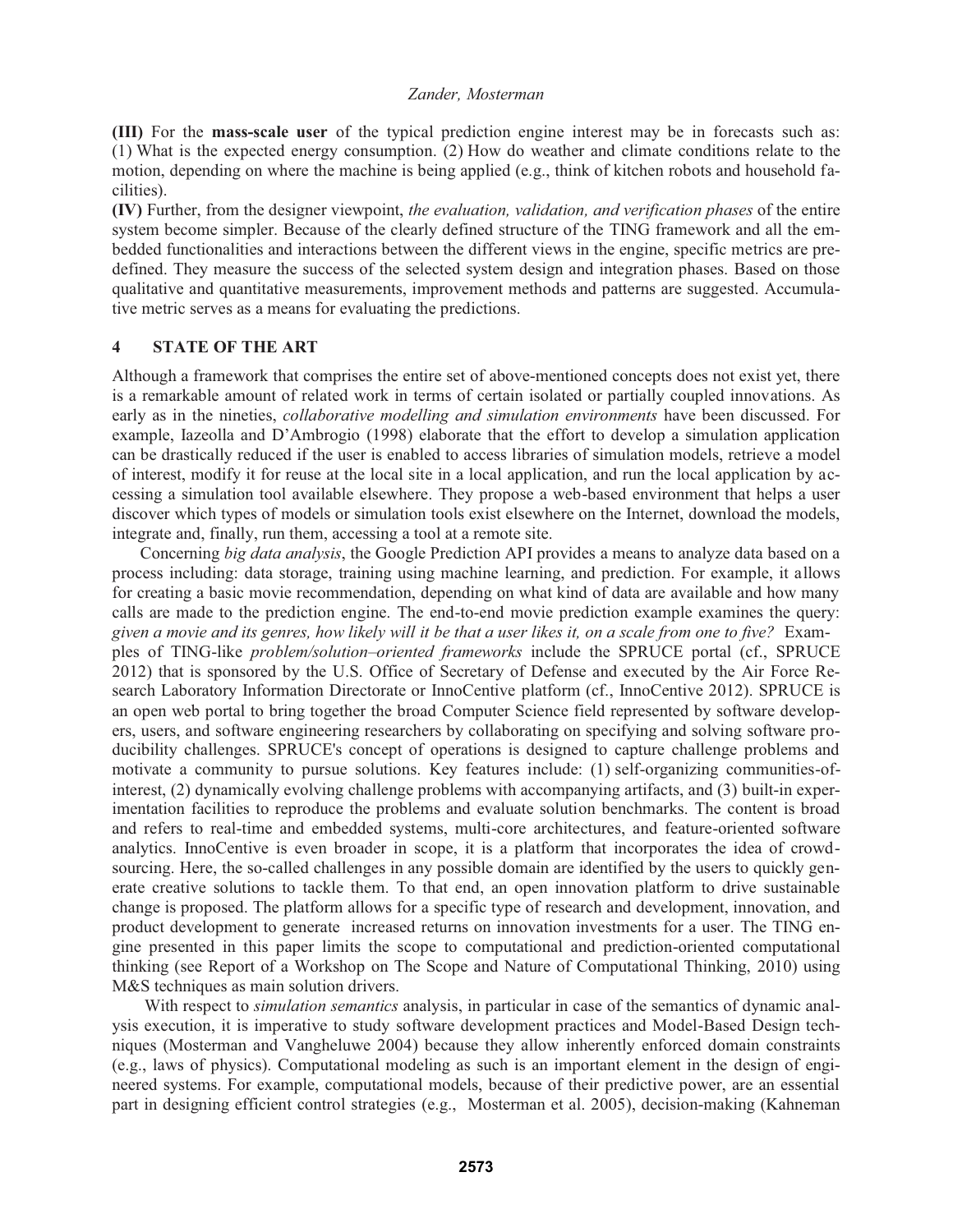and Klein 2009), and early-warning systems (Coyle and Meier 2009). Given that a good model is one that helps solve the particular task at hand, a physical system may be represented by many different models. Each of these models is then most efficient for solving the particular issue under study, and, therefore, ideally only those phenomena observed in the system that are considered of importance are embodied by the model. All other phenomena are best abstracted away. This has brought about a need to raise the level of abstraction and to remove any 'accidental complexity' from the separate design activities. Model-Based Design has demonstrated its success in tackling these issues when building complex systems by supporting requirements traceability, executable specifications, automatic code generation, and facilitating continuous test and verification. In the *Semantic-specific View* of the TING engine, aspects such as modeling behavioral and physical phenomena, numerical methods used for simulation of the resulting models, and application of computational representations are addressed. Various simulation paradigms are explored (i) *discrete event* for the operations planning, (ii) *discrete time* for the signal processing, (iii) *continuous time* for the physics, and (iv) *discrete event* simulation of the network between sensors and actuators. An example of a platform for collaborative simulation-semantics studies is formerly mentioned Simantics platform for integrating simulation solvers and different engineering design systems.

Methods such as, for example, *online marketing, search optimization, and usability* relate to the business dimension objective (cf., von der Burg et al. 2011). Here such fast-growing companies as Recorded Future or Wolfram Alpha are prominent examples. Recorded Future is an undertaking that attempts to provide linguistic analysis about the future to a larger audience. Wolfram Alpha is a search engine that can understand a query such as "nuclear explosions in China" and deliver relevant information such as maps and kilotonnes per explosion. IBM developed Watson in a large research project dedicated to processing questions asked in natural language, based on four terabytes of structured and unstructured data sets, including the full text of Wikipedia. Quid data platform aims to map the world's emerging technologies, allowing other entitiess to gain more insight about specific sectors. It includes Microsoft among its customers as provided in Wired Magazine (2011).

*Human feedback loop* exploration relates to educational powers of the platform. MIT Open-CourseWare, MITx, edX (cf., edX platform), Stanford online courses, and similar efforts have started to emerge and so the TING engine aims to serve in the role of a hands-on education platform. The potential of the feedback loop to affect behavior was explored already in the 1960s by Bandura. He observed that giving individuals a clear goal, rewards, and a means to evaluate their progress toward that goal greatly increased the likelihood that they would achieve it. The TING engine objective is to investigate this topic in terms of data analysis.

#### **5 CONCLUSIONS**

In this paper, an online platform for M&S, and predictions has been proposed. Dynamic system simulation, big data, and cloud computing are the core concepts behind the service. The platform is an open source, crowd-sourced, and self-sustaining engine, called TING. It accelerates the use of traditional M&S outcomes from multiple disciplines by offering selected multi-paradigm technologies and integrating the process of using various M&S tools from different domains in one common environment. Finally, it makes the simulation results accessible and understandable to arbitrary individuals.

*Societal innovation* of the TING engine includes the following aspects: (1) democratizing the service of M&S to a technologically-literate citizen, (2) opening the design areas to the communities that currently have no direct and straightforward access to the combination of M&S technologies and assisting methodologies, (3) unlocking cross-pollination of knowledge from many areas (e.g., in the scope of *computation for humanity*, cf., Zander and Mosterman 2013), (4) unlocking the prediction ability, (5) leveraging human-based contribution (e.g., human-based computation, cf., Ushaidi, Wikipedia, etc.) to explore challenges that matter for the society and not only to the entertainment indstry (cf., Facebook purchasing Instagram (Yahoo News 2012)).

The expected *technical innovation* includes aspects such as: (1) application of cloud computing and virtualization (cf., spoon.net service), and open-source content management systems for M&S,(2) social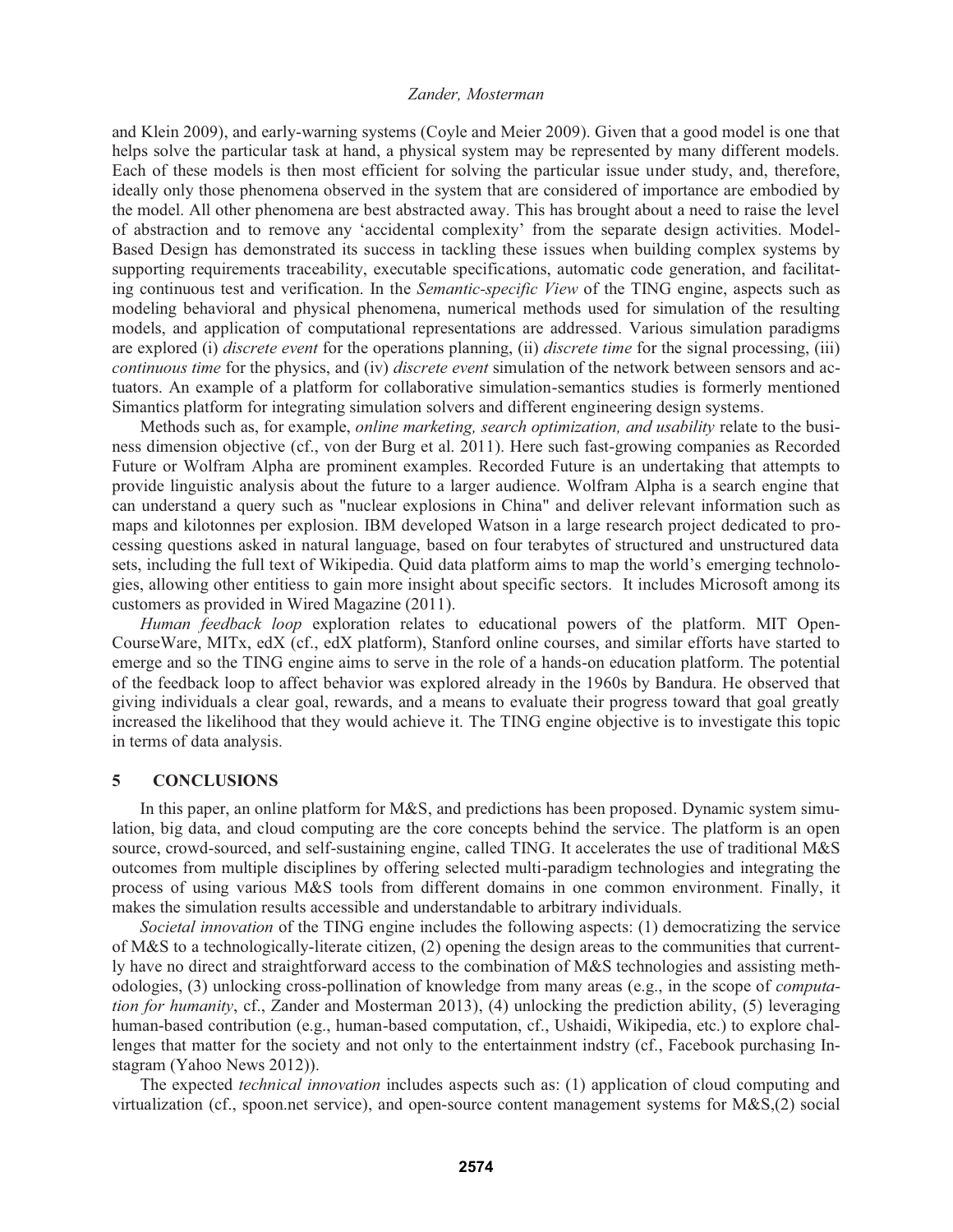view component, including crowd-sourcing, human-based computation, and social networking, (3) scientifically-based predictions, (4) convergence of multiple application domains, (5) raising societal modeling awareness and quality responsibility, (6) exploration of semantic autoverification, (7) exploration of autocomparison of simulation execution semantics (e.g., based on solvers), (8) facilitating education, projectbased training, and hands-on experience.

 The stakeholders that are anticipated to be interested in the TING engine are categorized into (1) a domain expert, simulation tool expert, simulation analyst, for building the contents of the engine (2) process analyst, business analyst, for business campaign, and proposer business models exploration, (3) infrastructure expert, for using and building the necessary technical means for the engine core, and (4) mass-scale user, such as, for example, a citizen analyst. Further work includes making the platform available publicly and implementing case studies that combine three selected domains.

#### **REFERENCES**

- Coyle, D. and Meier, P., New Technologies in Emergencies and Conflicts: The Role of Information and Social Networks, Washington, D.C. and London, UK: UN Foundation-Vodafone Foundation Partnership, 2009.
- Computing Technology Review, 2011, http://www.technologyreview.com/business/40016/.
- Computing tools virtualization service, 2012, http://www.spoon.net.
- Diamandis, P.H. and Kotler, S., *Abundance: The Future Is Better Than You Think,* ISBN-10: 1451614217, ISBN-13: 978-1451614213, 400 pages, Free Press, February 21, 2012.
- edX platform joint partnership of Massachussetts Institute of Technology and Harvard to offer online learning, 2012, http://www.edxonline.org/.
- Gardner, M., *Hexaflexagons, Probability Paradoxes, and the Tower of Hanoi*, ISBN-10: 0521735254, ISBN-13: 978-0521735254, 208 pages, Cambridge University Press, 2008.
- Goetz, T., *Harnessing the Power of Feedback Loops*, *Wired*, July 2011, http://www.wired.com/magazine/2011/06/ff\_feedbackloop/all/1.

Google Prediction API, https://developers.google.com/prediction/docs/scenarios.

Hardesty, L., *Supercomputing on a cell phone*, MIT, 2010,

http://web.mit.edu/newsoffice/2010/supercomputer-smart-phones-0901.html.

- Hey, T., Tansley, S., Tolle, K., *The Fourth Paradigm: Data-Intensive Scientific Discovery*, 284 pages, ISBN-10: 0982544200, ISBN-13: 978-0982544204, Microsoft Research, October 16, 2009.
- Hofstadter, D.R., *Metamagical Themas: Questing for the Essence of Mind and Pattern*. New York: Basic Books. ISBN 0-465-04540-5, 1985.
- Iazeolla, G., D'Ambrogio, A., A Web-Based Environment for the Reuse of Simulation Models, Proceedings of 1998 *International Conference on Web-based Modeling and Simulation*, January 1998, San Diego, CA, USA, 1998 SCS Western MultiConference on Computer Simulation.
- InnoCentive platform, *https://www.innocentive.com/.*
- Kahneman D, Klein G., Conditions for intuitive expertise: a failure to disagree. *American Psychology*, 64(6):515-26, September 2009.
- Kurzweil, R., *The Singularity Is Near: When Humans Transcend Biology,* 672 pages, ISBN-10: 0670033847, Viking Adult, 2005.
- Lee, E.A., *Disciplined Heterogeneous Modeling*, EECS Department, UC Berkeley, Invited Keynote Talk, MODELS 2010, Norway, 2010.
- Lee, E.A., Sangiovanni-Vincentelli, A., IEEE Transactions on Computer-Aided Design of Integrated Circuits and Systems, Volume: 17, Issue: 12, Page(s): 1217 - 1229, December 1998.
- Levytskyy, A., Vangheluwe, H., Rothkrantz, L.J.M., and Koppelaar, H., MDE and customization of modeling and simulation web applications. *Simulation Modelling Practice and Theory*, 17(4):408-429, 2009.
- MIT Human Dynamics Lab, http://www.media.mit.edu/research/groups/human-dynamics.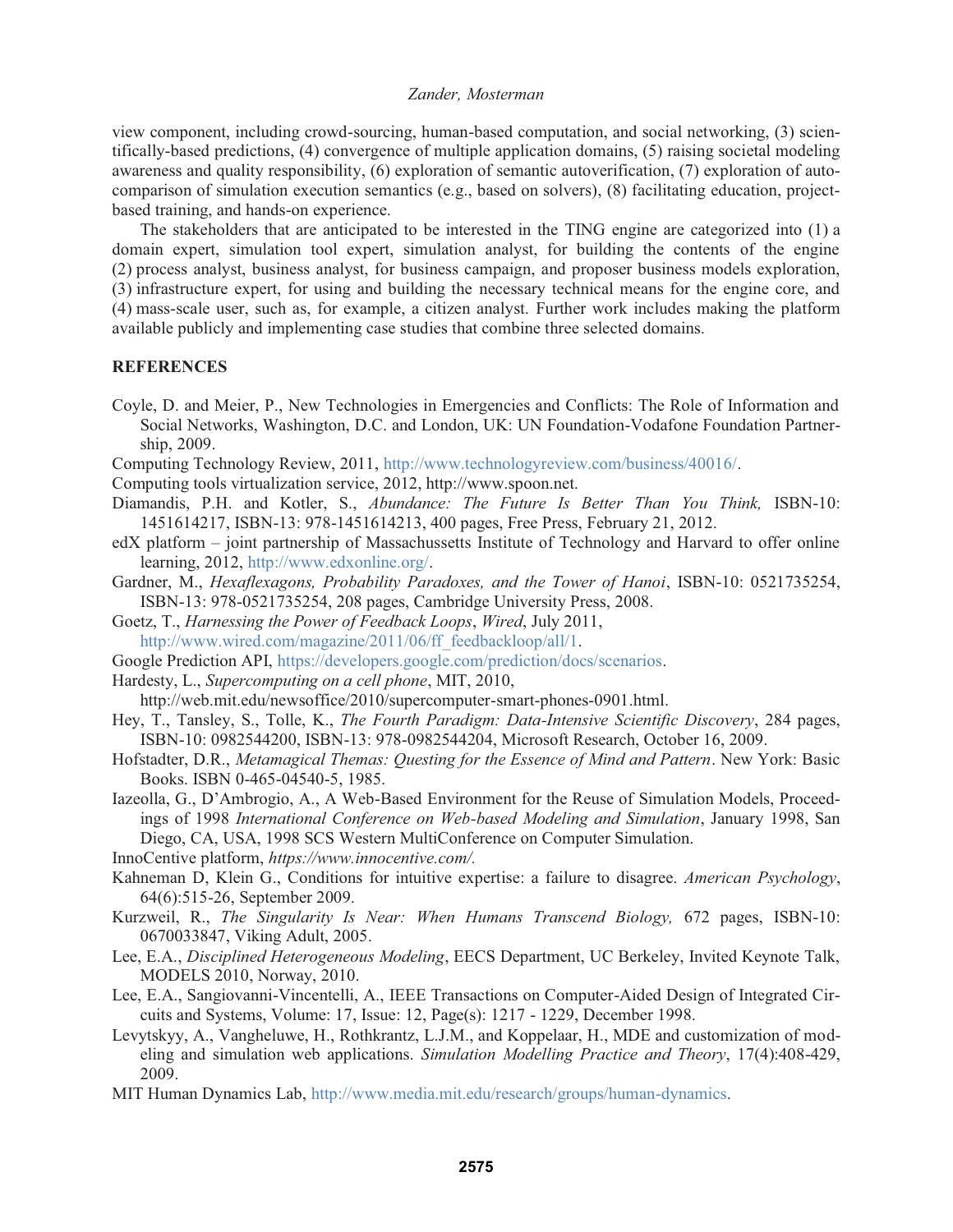- Mosterman, P.J, Ghidella, J., Friedman, J., Model-Based Design for System Integration, *in the Second CDEN International Conference on Design Education, Innovation, and Practice,* pp. TB-3-1 through TB-3-10, July 18-20, Kananaskis, Alberta, Canada, 2005.
- Mosterman, P.J., Vangheluwe, H., Computer Automated Multi-Paradigm Modeling: An Introduction, in *SIMULATION: Transactions of The Society for Modeling and Simulation International*, Vol. 80, Nr. 9, pp.: 433–450, *Editor Choice Article*, 2004.
- Mosterman, P.J., Zander, J., Hamon, G., Denckla, B., Towards Computational Hybrid System Semantics for Time-Based Block Diagrams, *In proceedings of the 3rd IFAC Conference on Analysis and Design of Hybrid Systems (ADHS'09),* A. Giua, C. Mahulea, M. Silva, J. Zaytoon (editors), pp.: 376–385, plenary paper, Zaragoza, Spain, September 16-18, 2009.
- President's Council of Advisors on Science and Technology (PCAST). *Leadership Under Challenge: Information Technology R&D in a Competitive World.* An Assessment of the Federal Networking and Information Technology R&D Program, August 2007. http://www.nitrd.gov/pcast/reports/PCAST-NIT-FINAL.pdf.

Pollak, B. (Ed.), *Ultra-Large-Scale Systems*, 150 pages, ISBN:0-9786956-0-7, June 2006.

- Recorded Future Unlock the Predictive Power of the Web, https://www.recordedfuture.com/.
- *Report of a Workshop on The Scope and Nature of Computational Thinking*, Committee for the Workshops on Computational Thinking; National Research Council 126 pages, ISBN-10: 0-309-14957-6, 2010. http://books.nap.edu/openbook.php?record\_id=12840&page=2.
- Shneiderman, B., *Leonardo's Laptop: Human Needs and the New Computing Technologies*, MIT Press, 2002.
- Simantics Platform Software Platform for Modeling and Simulation,
- https://www.simantics.org/simantics/about-simantics/simantics-platform.
- Simulink®, *Using Simulink®*, MathWorks*®*, Natick, MA.
- SPRUCE community, *https://www.sprucecommunity.org/Pages/About.aspx.*
- Surowiecki, J., *The Wisdom of Crowds: Why the Many Are Smarter Than the Few and How Collective Wisdom Shapes Business, Economies, Societies and Nations*, 320 pages, Doubleday, 2004.
- Wightman, D., Crowdsourcing Human-Based Computation, *Proceedings of the 6th Nordic Conference on Human-Computer Interaction: Extending Boundaries*, Pages 551-560, ACM New York, NY, USA, 2010, http://www.hml.queensu.ca/files/CHCv27%20%281%29.pdf.
- Wolfram Alpha Computational Knowledge Engine, http://www.wolframalpha.com/.
- Ushaidi Crowd-sourced Emergency Response Platform, http://www.ushaidi.org.
- von Ahn, et al., reCAPTCHA: Human-Based Character Recognition via Web Security Measures, *Science*: 1465-1468.DOI:10.1126/science.1160379, September 2008.
- von der Burg, K., Hundt, P., Schindler, J., Kronseder, S, Harrtmann, T., *Affiliate Marketing eBook, Ein Leitfadenfuer Affiliatesund Merchants,* Projecter online Marekting, 2011.
- *Wired*, 2011, http://www.wired.co.uk/magazine/archive/2011/12/features/the-news-forecast?page=3.
- Yahoo News, http://news.yahoo.com/blogs/sideshow/facebook-purchases-instagram-photo-sharing-app-1-billion-182736026.html.
- Zander, J., Mosterman, P.J., Kinnebrew, J.S., Biswas, G., Computation of Things for Human Protection and Fulfillment*, IEEE-HST 2010*, Waltham, MA, 8-10 November 2010.
- Zander, J., Mosterman, P. J., *Computation for Humanity—Information Technology to Advance Society*, ISBN-10:1439883270, CRC Press/Taylor & Francis, to appear in 2013.
- Zander, J., A Vision on Collaborative Computation of Things for Personalized Analyses, *Proceedings of the 3rd IEEE Track on Collaborative Modeling & Simulation - CoMetS'12 in WETICE 2012*, 21st IEEE International Conference on Collaboration Technologies and Infrastructures, Toulouse, France, June 25-27, 2012.